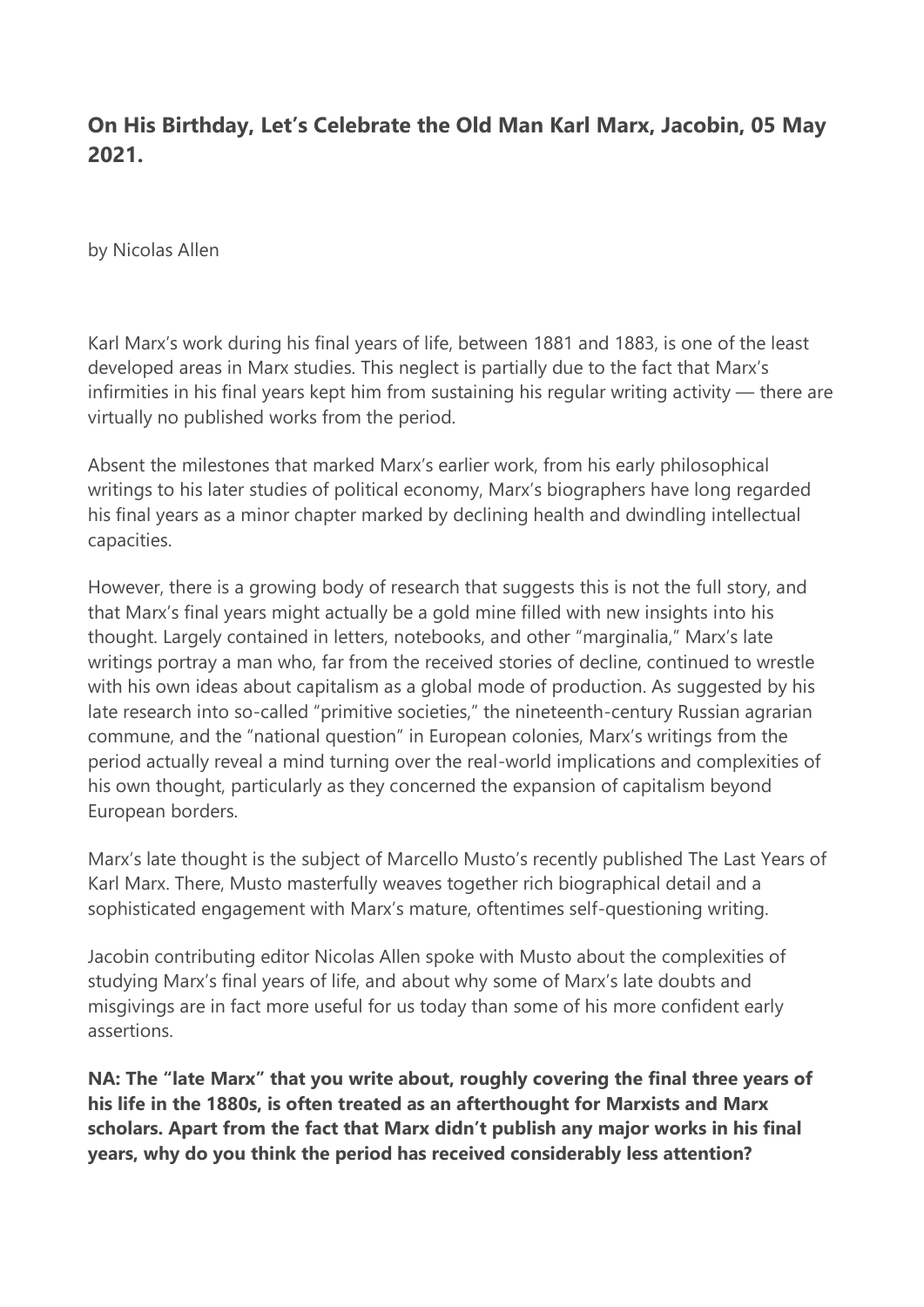MM: All the intellectual biographies of Marx published to this day have paid very little attention to the last decade of his life, usually devoting no more than a few pages to his activity after the winding up of the International Working Men's Association in 1872. Not by chance, these scholars nearly always use the generic title "the last decade" for these (very short) parts of their books. While this limited interest is understandable for scholars like Franz Mehring (1846–1919), Karl Vorländer (1860–1928), and David Riazanov (1870– 1938), who wrote their biographies of Marx between two world wars and could only focus on a limited number of unpublished manuscripts, for those who came after that turbulent age, the matter is more complex.

Two of Marx's best-known writings — the Economic and Philosophic Manuscripts of 1844 and The German Ideology (1845–46), both very far from being completed — were published in 1932 and started to circulate only in the second half of the 1940s. As World War II gave way to a sense of profound anguish resulting from the barbarities of Nazism, in a climate where philosophies like existentialism gained popularity, the theme of the condition of the individual in society acquired great prominence and created perfect conditions for a growing interest in Marx's philosophical ideas, such as alienation and species-being. The biographies of Marx published in this period, just like most of the scholarly volumes that came out from academia, reflected this zeitgeist and gave undue weight to his youthful writings. Many of the books that claimed to introduce the readers to Marx's thought as a whole, in the 1960s and in the 1970s, were mostly focused on the period 1843–48, when Marx, at the time of the publication of the Manifesto of the Communist Party (1848), was only thirty years old.

In this context, it was not only that the last decade of Marx's life was treated as an afterthought, but Capital itself was relegated to a secondary position. The liberal sociologist Raymond Aron perfectly described this attitude in the book D'une Sainte Famille à l'autre: Essais sur les marxismes imaginaires (1969), where he mocked the Parisian Marxists who passed cursorily over Capital, his masterpiece and the fruit of many years' work, published in 1867, and remained captivated by the obscurity and incompleteness of the Economic and Philosophic Manuscripts of 1844.

We can say that the myth of the "Young Marx" — fed also by Louis Althusser and by those who argued that Marx's youth could not be considered part of Marxism — has been one of the main misunderstandings in the history of Marx studies. Marx did not publish any works that he would consider "major" in the first half of the 1840s. For example, one must read Marx's addresses and resolutions for the International Working Men's Association if we want to understand his political thought, not the journal articles of 1844 that appeared in the German-French Yearbook. And even if we analyze his incomplete manuscripts, the Grundrisse (1857–58) or the Theories of Surplus-Value (1862–63), these were much more significant for him than the critique of neo-Hegelianism in Germany, "abandoned to the gnawing criticism of the mice" in 1846. The trend of overemphasizing his early writings has not changed much since the fall of the Berlin Wall. The more recent biographies — despite the publication of new manuscripts in the Marx-Engels-Gesamtausgabe (MEGA), the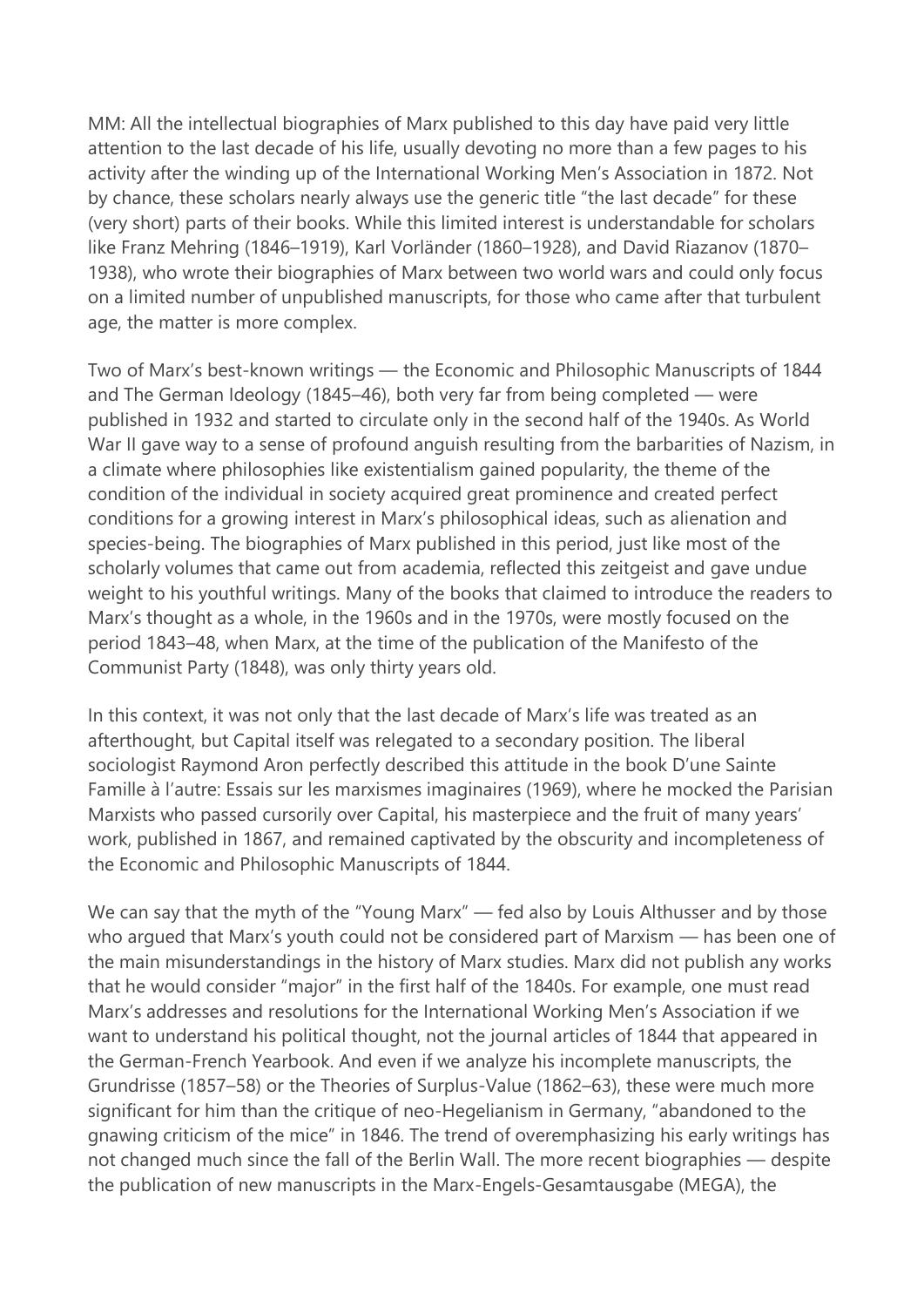historical-critical edition of the complete works of Marx and Friedrich Engels (1820–1895) — overlook this period just like before.

Another reason for this neglect is the high complexity of most of the studies conducted by Marx in the final phase of his life. To write about the young student of the Hegelian Left is much easier than trying to get on top of the intricate tangle of multilingual manuscripts and intellectual interests of the early 1880s, and this may have hindered a more rigorous understanding of the important gains achieved by Marx. Wrongly thinking that he had given up the idea of continuing his work and representing the last ten years of his life as "a slow agony," too many biographers and scholars of Marx have failed to look more deeply into what he actually did during that period.

**NA: In the recent film Miss Marx, there's a scene immediately after Marx's funeral that shows Friedrich Engels and Eleanor, Marx's youngest daughter, sifting through papers and manuscripts in Marx's study. Engels inspects one paper and makes a remark about Marx's late interest in differential equations and mathematics. The Last Years of Karl Marx seems to give the impression that, in his final years, Marx's range of interests was particularly broad. Was there any guiding thread holding together this preoccupation with such diverse topics as anthropology, mathematics, ancient history, and gender?**

MM: Shortly before his death, Marx asked his daughter Eleanor to remind Engels to "do something" with his unfinished manuscripts. As it is well known, for the twelve years that he survived Marx, Engels undertook the herculean task of sending to print the volumes II and III of Capital on which his friend had worked continuously from the mid-1860s to 1881 but had failed to complete. Other texts written by Engels himself after Marx passed away in 1883 were indirectly fulfilling his will and were strictly related to the investigations he had conducted during the last years of his life. For example, the Origins of the Family, Private Property and the State (1884) was called by its author "the execution of a bequest" and was inspired by Marx's research in anthropology, in particular by the passages that he copied, in 1881, from Lewis Henry Morgan's Ancient Society (1877) and by the comments he added to the summaries of this book.

There is not just one guiding thread in Marx's final years of research. Some of his studies simply arose from recent scientific discoveries on which he wished to remain up to date, or from political events that he considered significant. Marx had already learned before that the general level of emancipation in a society depended on the level of women's emancipation, but the anthropological studies conducted in the 1880s gave him the opportunity to analyze gender oppression in greater depth. Marx spent much less time on ecological issues than in the previous two decades, but on the other hand, he once again immersed himself in historical themes. Between autumn 1879 and summer 1880, he filled a notebook entitled Notes on Indian History (664–1858), and between autumn 1881 and winter 1882, he worked intensively on the so-called Chronological Extracts, an annotated year-by-year timeline of 550 pages written in an even smaller handwriting than usual.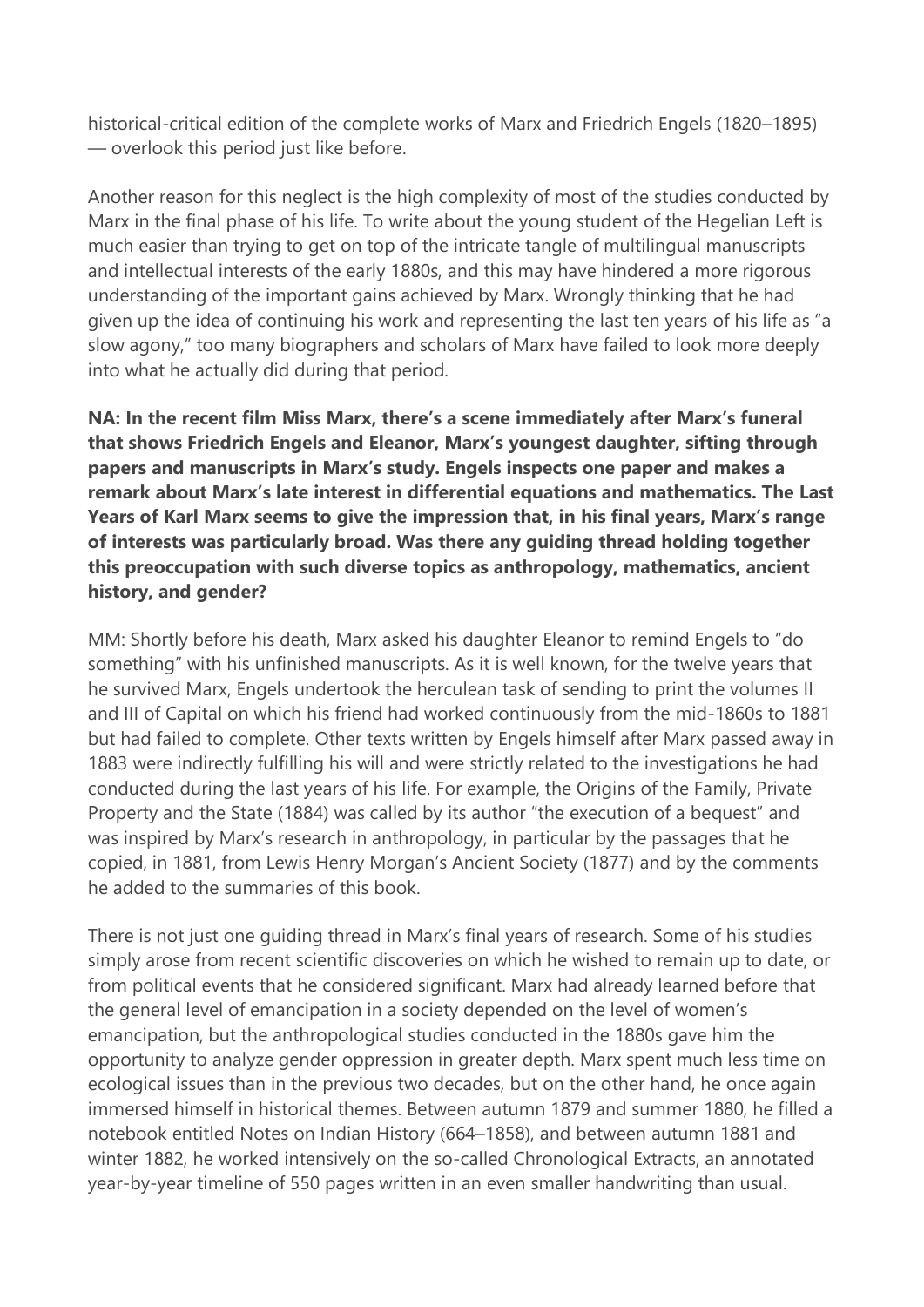These included summaries of world events, from the first century BC to the Thirty Years' War in 1648, summarizing their causes and salient features.

It is possible that Marx wanted to test whether his conceptions were well founded in the light of major political, military, economic, and technological developments in the past. In any case, one must keep in mind that, when Marx undertook this work, he was well aware that his frail state of health prevented him from making a final attempt to complete Volume II of Capital. His hope was to make all the necessary corrections to prepare a third German revised edition of Volume I, but in the end, he did not even have the strength to do that.

I would not say that the research he conducted in his final years was wider than usual, however. Perhaps the breadth of his investigations is more evident in this period because they were not conducted in parallel to the writing of any books or significant preparatory manuscripts. But the several thousands of pages of excerpts made by Marx in eight languages, since he was a university student, from works of philosophy, art, history, religion, politics, law, literature, history, political economy, international relations, technology, mathematics, physiology, geology, mineralogy, agronomy, anthropology, chemistry, and physics, testify to his perpetual hunger for knowledge in a very large variety of disciplines. What may be surprising is that Marx was unable to give up this habit even when his physical strength waned considerably. His intellectual curiosity, along with his self-critical spirit, won out over a more focused and "judicious" management of his work.

But these ideas about "what Marx should have done" are usually the fruit of the twisted wish of those who would have liked him to be an individual who did nothing but write Capital — not even to defend himself from the political controversies in which he was embroiled. Even if he once defined himself as "a machine, condemned to devour books and then throw them, in a changed form, on the dunghill of history," Marx was a human being. His interest in mathematics and differential calculus, for example, started as an intellectual stimulus in his search for a method of social analysis, but became a ludic space, a refuge at moments of great personal difficulty, "an occupation to maintain the quietness of mind," as he used to say to Engels.

**NA: To the extent that there have been studies of Marx's late writings, they tend to focus on his research into non-European societies. By recognizing as he does that there are paths to development besides the "Western model," is it fair to say, as some claim, that this was Marx turning over a new leaf, i.e., a "non-Eurocentric" Marx? Or is it more accurate to say that this was Marx's admission that his work was never intended to be applied without first attending to the concrete reality of different historical societies?**

MM: The first and preeminent key to understand the wider variety of geographical interests in Marx's research, during the last decade of his life, lies in his plan to provide a more ample account of the dynamics of the capitalist mode of production on a global scale. England had been the main field of observation of Capital, Volume I; after its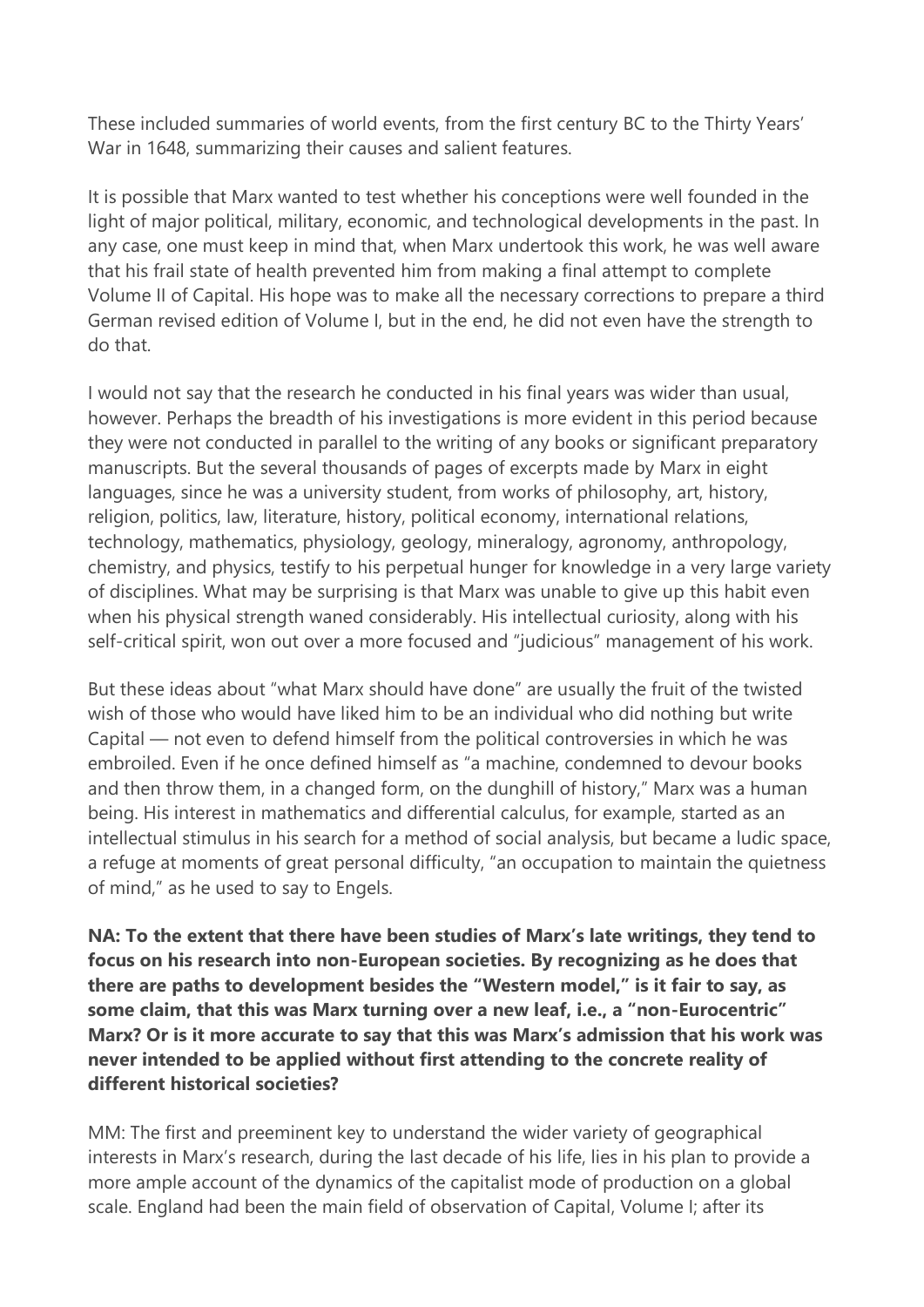publication, he wanted to expand the socioeconomic investigations for the two volumes of Capital that remained to be written. It was for this reason that he decided to learn Russian in 1870 and was then constantly demanding books and statistics on Russia and the United States. He believed that the analysis of the economic transformations of these countries would have been very useful for an understanding of the possible forms in which capitalism may develop in different periods and contexts. This crucial element is underestimated in the secondary literature on the nowadays trendy subject of "Marx and Eurocentrism."

Another key question for Marx's research into non-European societies was whether capitalism was a necessary prerequisite for the birth of communist society and at which level it had to develop internationally. The more pronounced multilinear conception that Marx assumed in his final years led him to look more attentively at the historical specificities and unevenness of economic and political development in different countries and social contexts. Marx became highly skeptical about the transfer of interpretive categories between completely different historical and geographical contexts and, as he wrote, also realized that "events of striking similarity, taking place in different historical contexts, lead to totally disparate results." This approach certainly increased the difficulties he faced in the already bumpy course of completing the unfinished volumes of Capital and contributed to the slow acceptance that his major work would remain incomplete. But it certainly opened up new revolutionary hopes.

Contrary to what some authors naively believe, Marx did not suddenly discover that he had been Eurocentric and devote his attention to new subjects of study because he felt the need to correct his political views. He had always been a "citizen of the world," as he used to call himself, and had constantly tried to analyze economic and social changes in their global implications. As it has been already argued, like any other thinker of his level, Marx was aware of the superiority of modern Europe over the other continents of the world, in terms of industrial production and social organization, but he never considered this contingent fact a necessary or permanent factor. And, of course, he was always a fiery enemy of colonialism. These considerations are all too obvious to anyone who has read Marx.

#### **NA: One of the central chapters of The Last Years of Karl Marx deals with Marx's relationship with Russia. As you show, Marx engaged in a very intense dialogue with different parts of the Russian left, specifically around their reception of the first volume of Capital. What were the main points of those debates?**

MM: For many years, Marx had identified Russia as one of the main obstacles to workingclass emancipation. He emphasized several times that its sluggish economic development and its despotic political regime helped to make the tsarist empire the advance post of counterrevolution. But in his final years, he began to look rather differently at Russia. He recognized some possible conditions for a major social transformation after the abolition of serfdom in 1861. Russia seemed to Marx more likely to produce a revolution than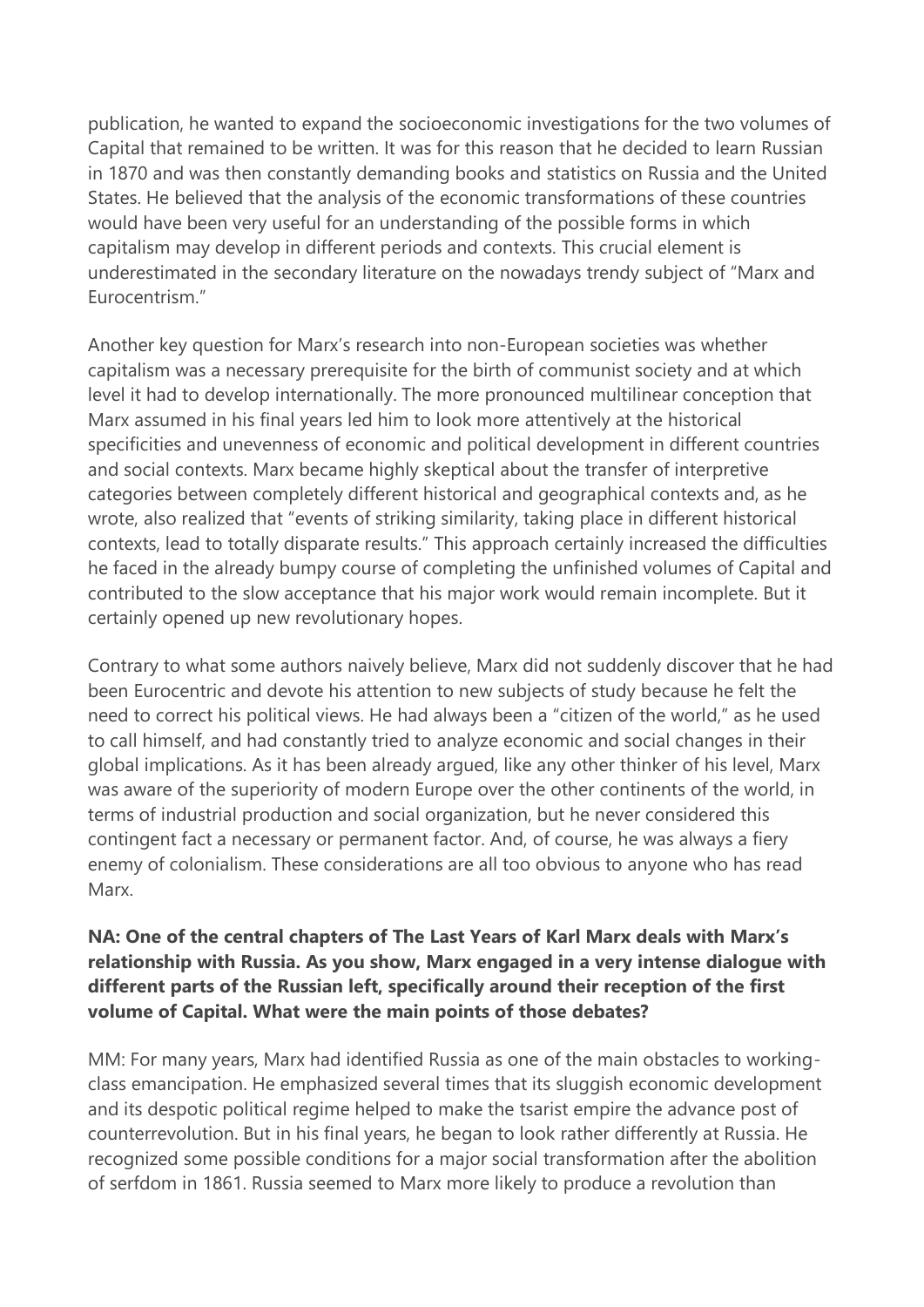Britain, where capitalism had created the proportionately largest number of factory workers in the world, but where the labor movement, enjoying better living conditions partly based on colonial exploitation, had grown weaker and undergone the negative influence of trade union reformism.

The dialogues engaged by Marx with Russian revolutionaries were both intellectual and political. In the first half of the 1870s, he acquired familiarity with the principal critical literature on Russian society and devoted special attention to the work of the socialist philosopher Nikolai Chernyshevsky (1828–1889). He believed that a given social phenomenon that had reached a high level of development in the most advanced nations could spread very swiftly among other peoples and rise from a lower level straight to a higher one, passing over the intermediate moments. This gave Marx much food for thought in reconsidering his materialistic conception of history. For a long time, he had been aware that the schema of linear progression through the Asiatic, ancient, feudal, and modern bourgeois modes of production, which he had drawn in the preface to A Contribution to the Critique of Political Economy (1859), was completely inadequate for an understanding of the movement of history, and that it was indeed advisable to steer clear of any philosophy of history. He could no longer conceive the succession of modes of production in the course of history as a fixed sequence of predefined stages.

Marx also took the opportunity to discuss with militants of various revolutionary tendencies in Russia. He highly regarded the down-to-earth character of the political activity of Russian populism — which at the time was a left-wing, anti-capitalist movement — particularly because it did not resort to senseless ultrarevolutionary flourishes or to counterproductive generalizations. Marx assessed the relevance of the socialist organizations existing in Russia by their pragmatic character, not by declaration of loyalty to his own theories. In fact, he observed that it was often those who claimed to be "Marxists" who were the most doctrinaire. His exposure to the theories and the political activity of Russian Populists — as with the Paris Communards a decade earlier — helped him to be more flexible in analyzing the irruption of revolutionary events and the subjective forces that shaped them. It brought him closer to a true internationalism on a global scale.

The central theme of the dialogues and exchanges that Marx had with many figures of the Russian left was the very complex issue of the development of capitalism, which had crucial political and theoretical implications. The difficulty of this discussion is also evidenced by Marx's final choice not to send an insightful letter in which he had criticized some misinterpretations of Capital to the journal Otechestvennye Zapiski, or to respond to Vera Zasulich's "life and death question" about the future of the rural commune (the obshchina) with only a short, cautious missive, and not with a lengthier text that he had passionately written and rewritten through three preparatory drafts.

### **NA: Marx's correspondence with Russian socialist Vera Zasulich is the subject of a lot of interest today. There, Marx suggested that the Russian rural commune could**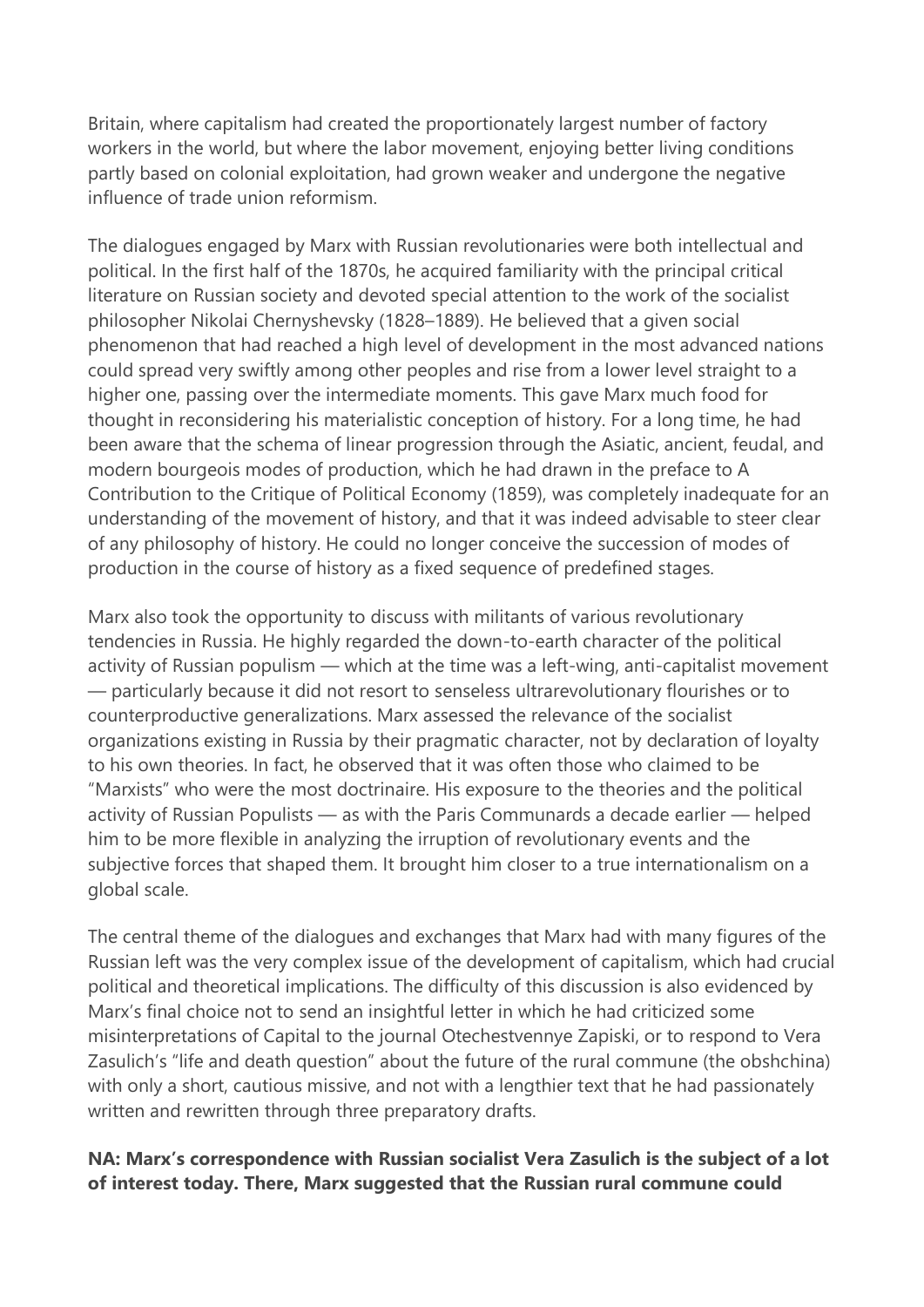### **potentially appropriate the latest advances of capitalist society — technology, particularly — without having to undergo the social upheavals that were so destructive for the Western European peasantry. Can you explain in a little more detail the thinking that informed Marx's conclusions?**

MM: By a fortuitous coincidence, Zasulich's letter reached Marx just as his interest in archaic forms of community, already deepened in 1879 through the study of the work of the sociologist Maksim Kovalevsky, was leading him to pay closer attention to the most recent discoveries made by anthropologists of his time. Theory and practice led him to the same place. Drawing on ideas suggested by the anthropologist Morgan, he wrote that capitalism could be replaced by a higher form of the archaic collective production.

This ambiguous statement requires at least two clarifications. First, thanks to what he had learned from Chernyshevsky, Marx argued that Russia could not slavishly repeat all the historical stages of England and other West European countries. In principle, the socialist transformation of the obshchina could happen without a necessary passage through capitalism. But this does not mean that Marx changed his critical judgment of the rural commune in Russia, or that he believed that countries where capitalism was still underdeveloped were closer to revolution than others with a more advanced productive development. He did not suddenly become convinced that the archaic rural communes were a more advanced locus of emancipation for the individual than the social relations existing under capitalism.

Second, his analysis of the possible progressive transformation of the obshchina was not meant to be elevated into a more general model. It was a specific analysis of a particular collective production at a precise historical moment. In other words, Marx revealed the theoretical flexibility and lack of schematism that many Marxists after him failed to demonstrate. At the end of his life, Marx revealed an ever greater theoretical openness, which enabled him to consider other possible roads to socialism that he had never before taken seriously or had previously regarded as unattainable.

Marx's doubting was replaced by a conviction that capitalism was an inescapable stage for economic development in every country and historical condition. The new interest that reemerges today for the considerations that Marx never sent to Zasulich, and for other similar ideas expressed more clearly in his final years, lies in a conception of postcapitalist society that is poles apart from the equation of socialism with the productive forces — a conception involving nationalist overtones and sympathy with colonialism, which asserted itself within the Second International and social democratic parties. Marx's ideas also differ profoundly from the supposedly "scientific method" of social analysis preponderant in the Soviet Union and its satellites.

**NA: Even though Marx's health struggles are well known, it's still painful to read the final chapter of The Last Years of Karl Marx, where you chronicle his deteriorating condition. Intellectual biographies of Marx rightly point out that a full appreciation of Marx needs to connect his life and political activities with his body of thought; but**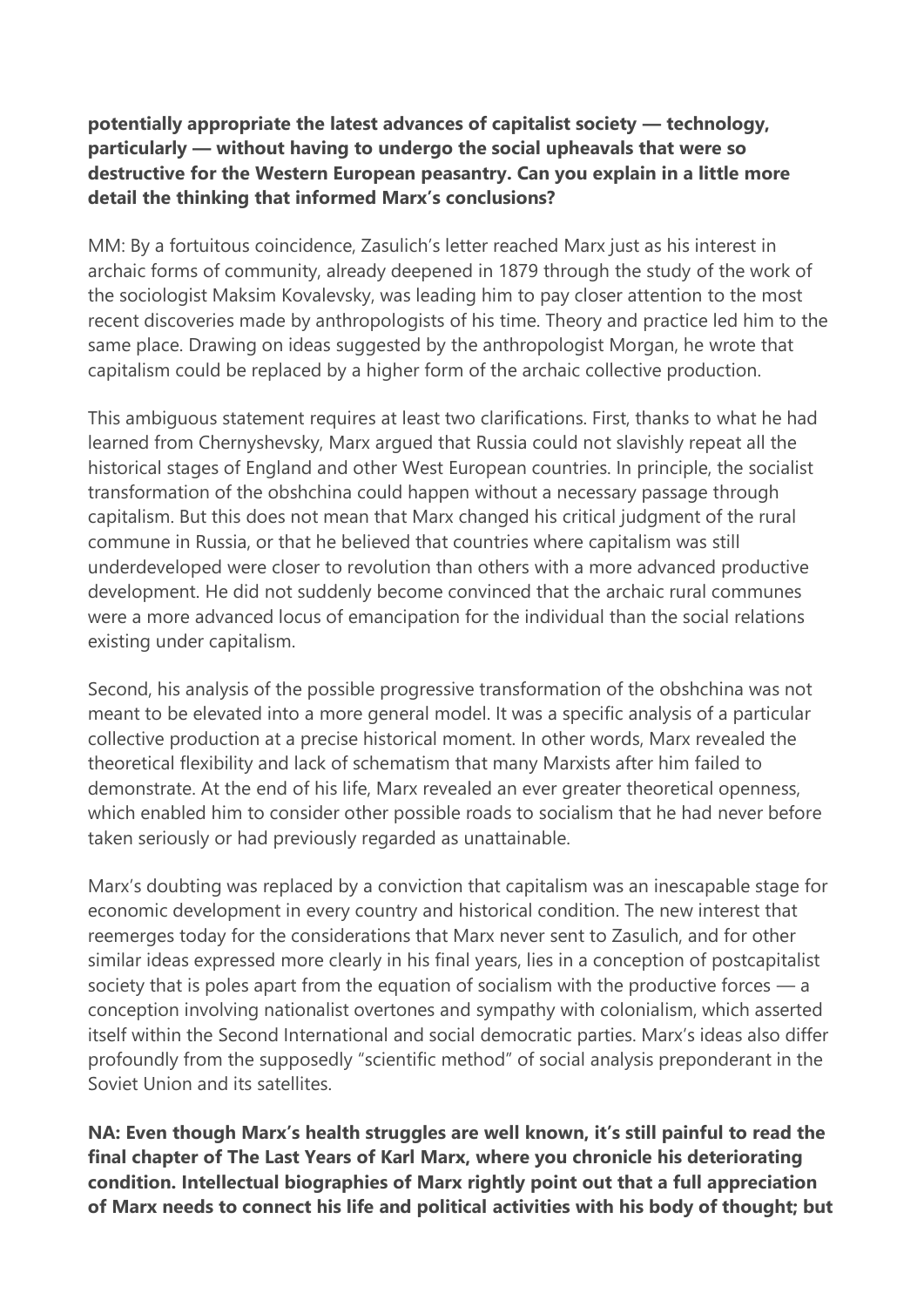### **what about this later period, when Marx was largely inactive due to infirmities? As someone writing an intellectual biography, how do you approach that period?**

MM: One of the best scholars of Marx ever, Maximilien Rubel (1905–1996), author of the book Karl Marx: essai de biographie intellectuelle (1957), argued that, to be able to write about Marx, one must be a bit of a philosopher, a bit of a historian, a bit of an economist, and a bit of a sociologist at the same time. I would add that, by writing the biography of Marx, one learns a lot about medicine, too. Marx dealt during his entire mature life with a number of health issues. The longest of them was a nasty infection of the skin that accompanied him during the entire writing of Capital and manifested itself in abscesses and serious, debilitating boils on various parts of the body. It was for this reason that, when Marx finished his magnum opus, he wrote: "I hope the bourgeoisie will remember my carbuncles until their dying day!"

The last two years of his life were particularly hard. Marx suffered a terrible grief for the loss of his wife and eldest daughter, and he had a chronic bronchitis that developed often into a severe pleurisy. He struggled, in vain, to find the climate that would provide the best conditions for him to get better, and he traveled, all alone, in England, France, and even Algeria, where he embarked on a lengthy period of complicated treatment. The most interesting aspect of this part of Marx's biography is the sagacity, always accompanied by self-irony, that he demonstrated to deal with the frailty of his body. The letters that he wrote to his daughters and to Engels, when he felt that it was close to the end of the road, make more evident his most intimate side. They reveal the importance of what he called "the microscopic world," starting with the vital passion that he had for his grandchildren. They include the considerations of a man who has gone through a long and intense existence and has come to evaluate all aspects of it.

Biographers must recount the sufferings of the private sphere, especially when they are relevant to better understand the difficulties underlying the writing of a book, or the reasons why a manuscript remained unfinished. But they must also know where to stop, and must avoid taking an indiscreet look into exclusively private affairs.

## **NA: So much of Marx's late thought is contained in letters and notebooks. Should we accord these writings the same status as his more accomplished writings? When you argue that Marx's writing is "essentially incomplete," do you have something like this in mind?**

MM: Capital remained unfinished because of the grinding poverty in which Marx lived for two decades and because of his constant ill health connected to daily worries. Needless to say, the task he had set himself — to understand the capitalist mode of production in its ideal average and to describe its general tendencies of development — was extraordinarily difficult to achieve. But Capital was not the only project that remained incomplete. Marx's merciless self-criticism increased the difficulties of more than one of his undertakings, and the large amount of time that he spent on many projects he wanted to publish was due to the extreme rigor to which he subjected all his thinking.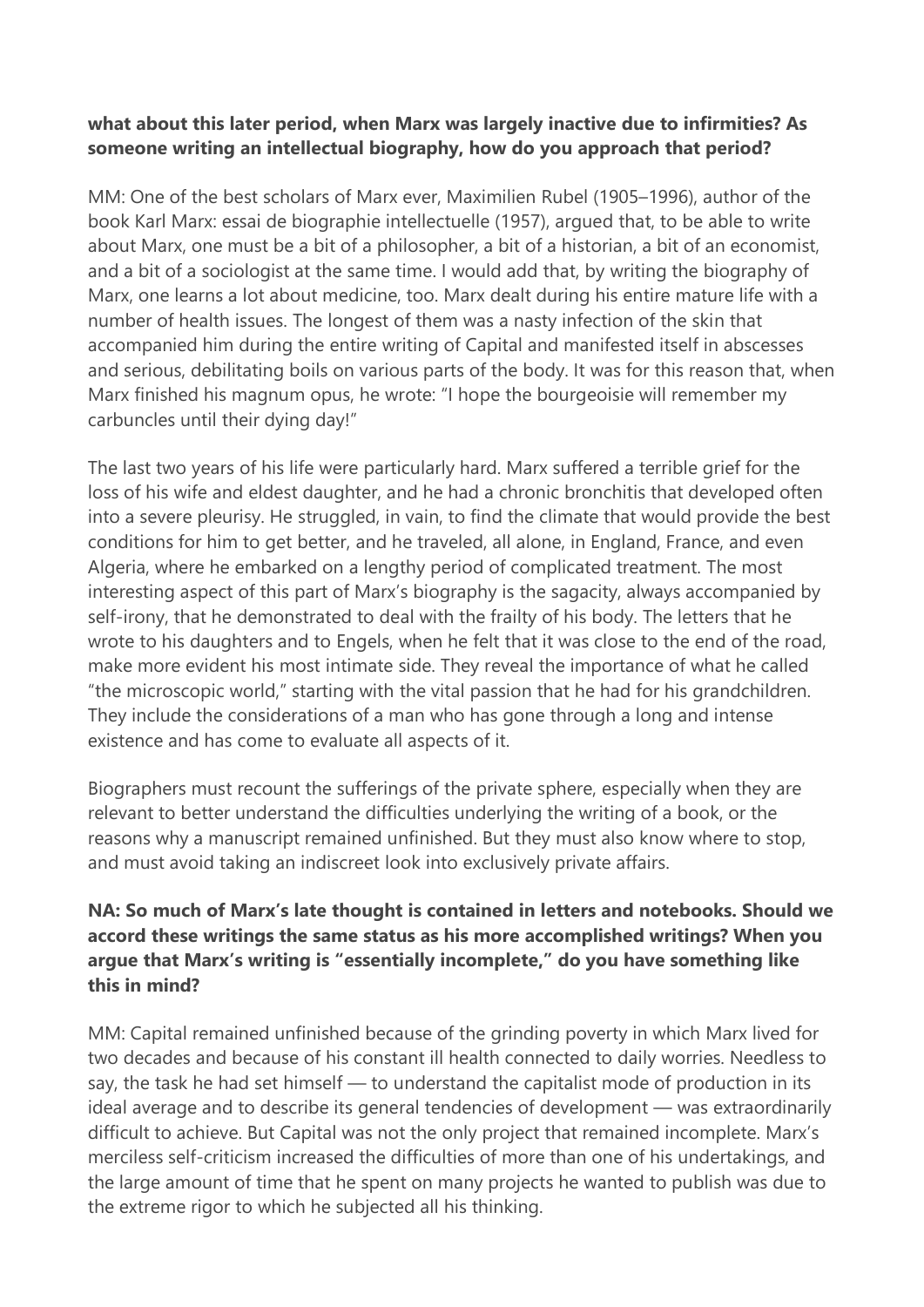When Marx was young, he was known among his university friends for his meticulousness. There are stories that depict him as somebody who refused to write a sentence if he was unable to prove it in ten different ways. This is why the most prolific young scholar in the Hegelian Left still published less than many of the others. Marx's belief that his information was insufficient, and his judgments immature, prevented him from publishing writings that remained in the form of outlines or fragments. But this is also why his notes are extremely useful and should be considered an integral part of his oeuvre. Many of his ceaseless labors had extraordinary theoretical consequences for the future.

This does not mean that his incomplete texts can be given the same weight of those that were published. I would distinguish five types of writings: published works, their preparatory manuscripts, journalistic articles, letters, and notebooks of excerpts. But distinctions must also be made within these categories. Some of Marx's published texts should not be regarded as his final word on the issues at hand. For example, the Manifesto of the Communist Party was considered by Engels and Marx as a historical document from their youth and not as the definitive text in which their main political conceptions were stated. Or it must be kept in mind that political propaganda writings and scientific writings are often not combinable.

Unfortunately, these kinds of errors are very frequent in the secondary literature on Marx. Not to mention the absence of the chronological dimension in many reconstructions of his thought. The texts from the 1840s cannot be quoted indiscriminately alongside those from the 1860s and 1870s, since they do not carry equal weight of scientific knowledge and political experience. Some manuscripts were written by Marx only for himself, while others were actual preparatory materials for books to be published. Some were revised and often updated by Marx, while others were abandoned by him without the possibility of updating them (in this category, there is Volume III of Capital). Some journalistic articles contain considerations that can be considered as a completion of Marx's works. Others, however, were written quickly in order to raise money to pay the rent. Some letters include Marx's authentic views on the issues discussed. Others contain only a softened version, because they were addressed to people outside Marx's circle, with whom it was sometimes necessary to express himself diplomatically.

For all these reasons, it is clear that a good knowledge of Marx's life is indispensable for a correct understanding of his ideas. Finally, there are the more than two hundred notebooks containing summaries (and sometimes commentaries) of all the most important books read by Marx during the long time span from 1838 to 1882. They are essential for an understanding of the genesis of his theory and of those elements he was unable to develop as he would have wished.

The ideas conceived by Marx during the last years of his life were collected mainly within these notebooks. They are certainly very difficult to read, but they give us access to a very precious treasure: not only the research Marx completed before his death, but also the